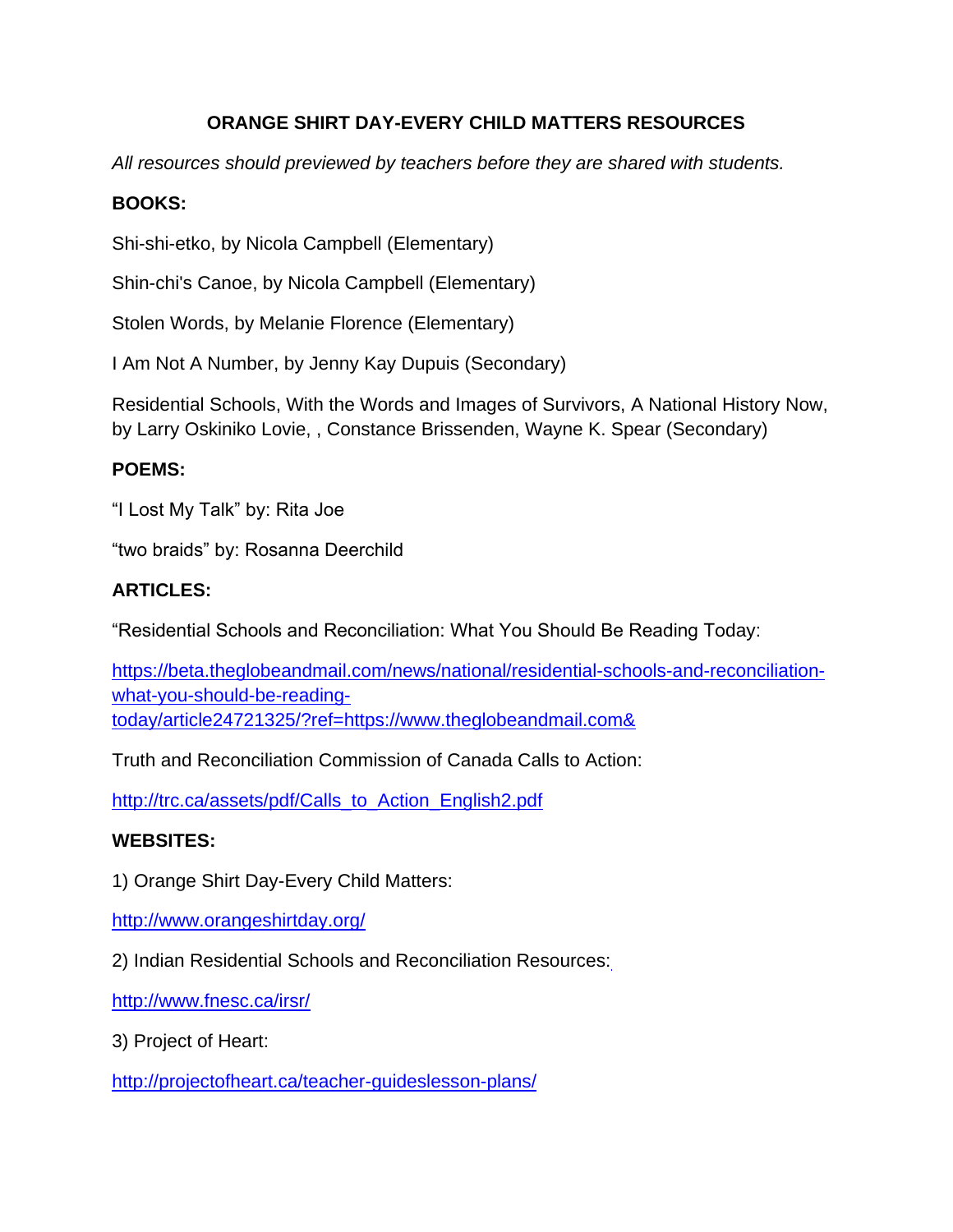4) Deepening Knowledge: Resources For And About Aboriginal Education:

[http://www.oise.utoronto.ca/deepeningknowledge/Teacher\\_Resources/Curriculum\\_Res](http://www.oise.utoronto.ca/deepeningknowledge/Teacher_Resources/Curriculum_Resources_(by_subjects)/Social_Sciences_and_Humanities/Residential_Schools.html) [ources\\_\(by\\_subjects\)/Social\\_Sciences\\_and\\_Humanities/Residential\\_Schools.html](http://www.oise.utoronto.ca/deepeningknowledge/Teacher_Resources/Curriculum_Resources_(by_subjects)/Social_Sciences_and_Humanities/Residential_Schools.html)

5) Residential Schools in Canada: Education Guide[:](http://education.historicacanada.ca/files/32/ResidentialSchools_English.pdf)

[http://education.historicacanada.ca/files/32/ResidentialSchools\\_English.pdf](http://education.historicacanada.ca/files/32/ResidentialSchools_English.pdf)

**6)** Truth and Reconciliation Commission of Canada:

[http://trc.ca/assets/pdf/Calls\\_to\\_Action\\_English2.pdf](http://trc.ca/assets/pdf/Calls_to_Action_English2.pdf)

# **PLACES FOR RESOURCES:**

Toronto Public Library-Spadina Road Branch

Good Minds: First Nations, Métis, and Inuit Books: [http://www.goodminds.com/residential-schools-words-and-images-survivors-national](http://www.goodminds.com/residential-schools-words-and-images-survivors-national-history-now-available)[history-now-available](http://www.goodminds.com/residential-schools-words-and-images-survivors-national-history-now-available)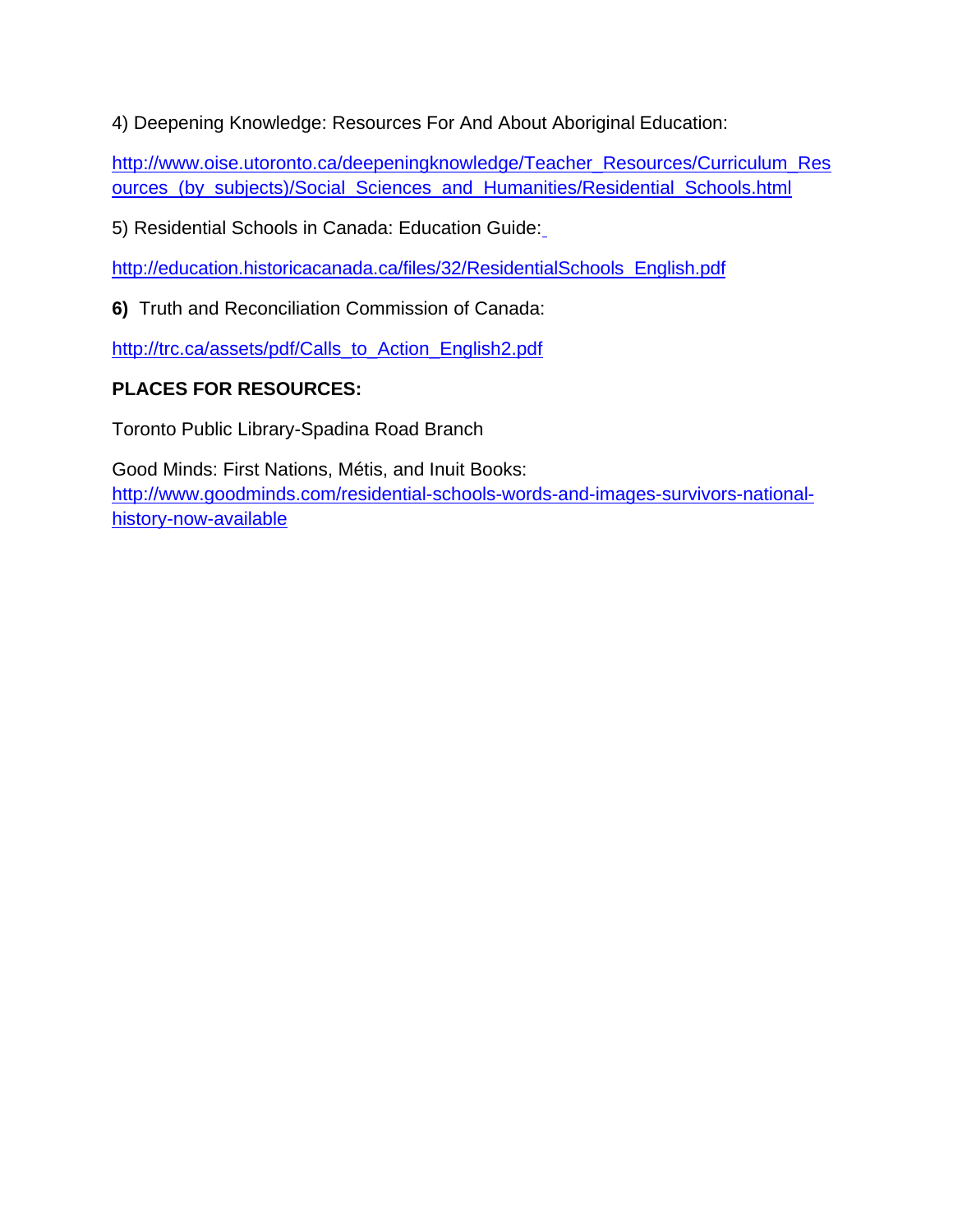

# **1000 CONVERSATIONS**

**ACROSS CANADA ON RECONCILIATION**

### **Brief History of Residential Schools**

- In the 1870's, the Government of Canada partnered with Anglican,Catholic, United, and Presbyterians churches to establish and operate boarding and residential schools for Aboriginal (First Nations, Inuit, and Métis) children.
- The intent of the Residential School System was to educate, assimilate, and integrate Aboriginal people into Canadian society. In the words of one government official, it was a system designed "to kill the Indian in the child."
- Attendance at residential schools was mandatory for Aboriginal children across Canada, and failure to send children to residential school often resulted in the punishment of parents, including imprisonment.
- The federal government and churches operated over 130 residential schools across Canada. The number of active schools peaked in 1931 at 80. The last federally-administered residential school closed in 1996.
- The federal government currently recognizes that 132 federally-supported residential schools existed across Canada. This number does not recognize those residential schools that were administered by provincial/territorial governments and churches.
- Over 150,000 children (some as young as 4 years old) attended federallyadministered residential schools.
- It is estimated that there are approximately 80,000 Residential SchoolSurvivors alive today.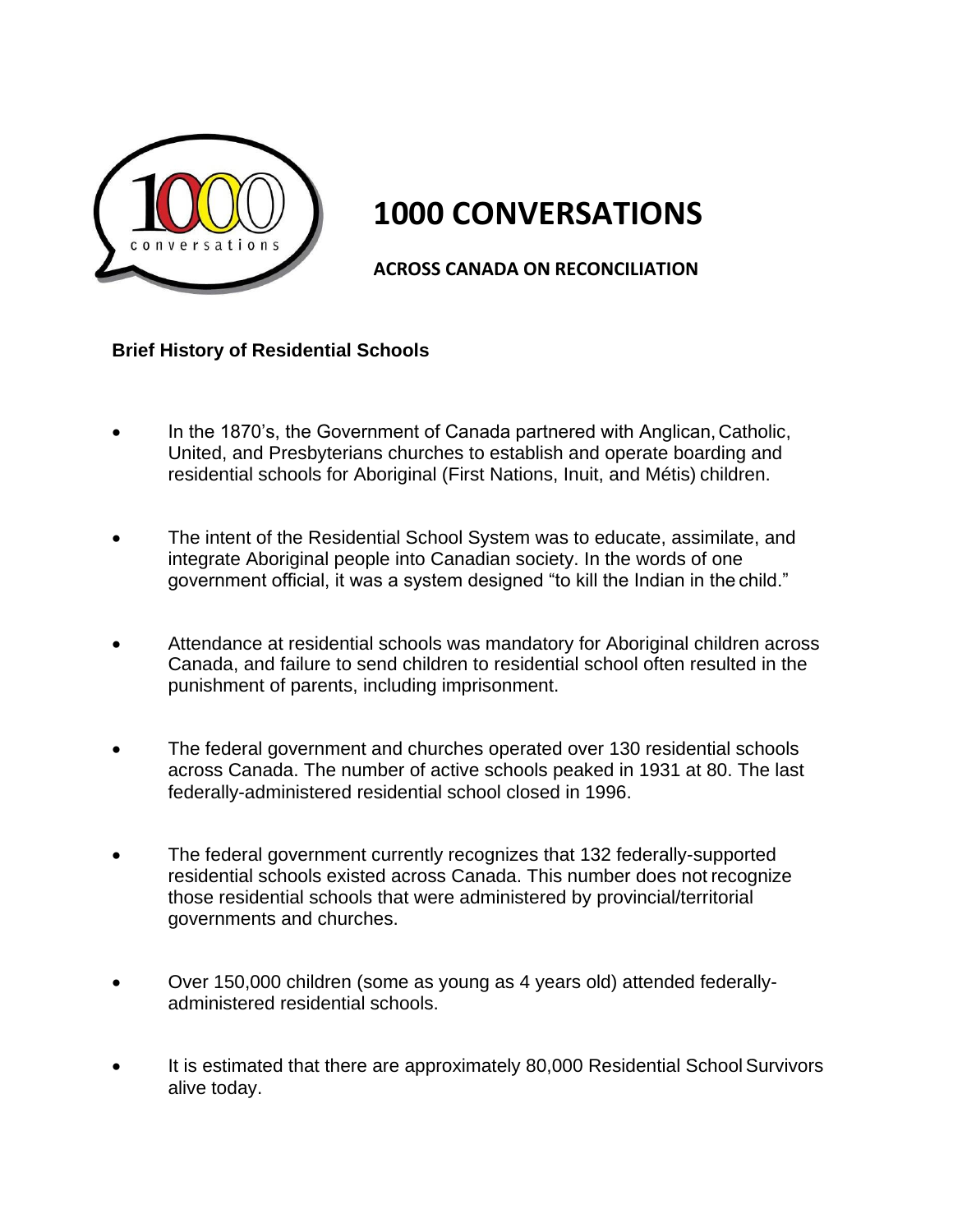#### **Residential School Experience**

- Many Aboriginal children were taken from their homes, often forcibly removed and separated from their families by long distances. Others who attended residential schools near their communities were often prohibited from seeing their families outside of occasional permitted visits.
- Students were forbidden to speak their language or practice their culture, and were often punished for doing so.
- Many students were forced to do manual labour, and were fed poor quality food. There are many accounts of students being provided moldy, maggot-infested and rotten foods.
- Other experiences reported from Survivors of residential schools include sexual and mental abuse, beatings and severe punishments, overcrowding, illness, children forced to sleep outside in the winter, the forced wearing of soiled underwear on the head or wet bed sheets on the body, use of students in medical experiments, disease and in some cases death.
- Many students received a sub-standard education. As late as 1950, according to a study by the Department of Indian Affairs, over 40 per cent of the teaching staff had no professional training.
- Some students have spoken of the positive experiences of residential schools, and of receiving an adequate education. However, overall it was a negative experience as indicated by various statements of apology issued by the churches and federal government.

## **Residential School Impacts**

 In many cases, the abuses, and even the common experiences of having attended residential school have caused impacts such as post traumatic stress syndrome and have made it difficult for Survivors to engage in family, social, and professional circumstances.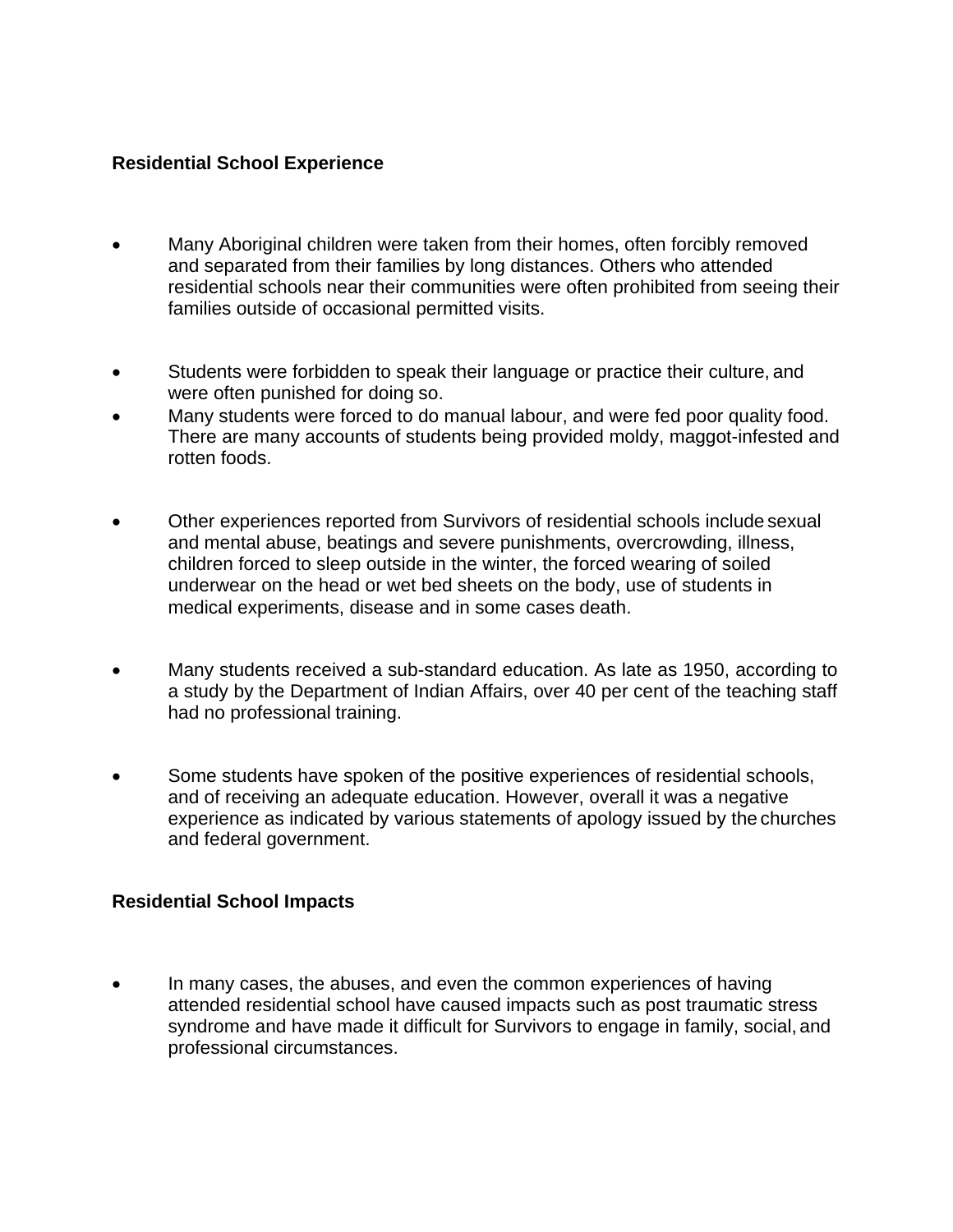- Survivors were often away from their parents for long periods of time and this prevented the discovering and learning of valuable parenting skills.
- The removal of children from their homes also prevented the transmission of language and culture, resulting in the fact that many Aboriginal people no longer speak their language or are aware of the traditional cultural practices.
- Adaptation of abusive behaviors learned from residential school has also occurred and caused *intergenerational trauma*, the cycle of abuse and trauma from one generation to the next.
- Aboriginal communities are still in need of healing with high rates of substance abuse, violence, crime, child apprehension, disease, and suicide.

## **Healing and Reconciliation**

- In the early 1990's, as a result of escalating social problems in Aboriginal communities throughout Canada, the federal government created the Royal Commission on Aboriginal Peoples (RCAP). RCAP confirmed a link between social crisis in Aboriginal communities, residential schools and the legacy of intergenerational trauma. In response to RCAP, the federal government initiated the Gathering Strength initiative which then led to the creation of the Aboriginal Healing Foundation (AHF) in 1998. The AHF funds community based healing initiatives that address the legacy of physical and sexual abuse in the Residential School System, including intergenerational impacts.
- Hundreds of healing initiatives and projects have been funded through theAHF, and many other independent programs and initiatives have been created throughout Canada to heed the healing objective.
- In 2007, the Government of Canada implemented the Indian Residential School Settlement Agreement. The settlement agreement included: Common Experience Payment to all former students of federal administered residential schools; the Independent Assessment Process to address compensation for physical and sexual abuse; establishment of the Truth and Reconciliation Commission; healing initiatives; and a fund for commemoration projects.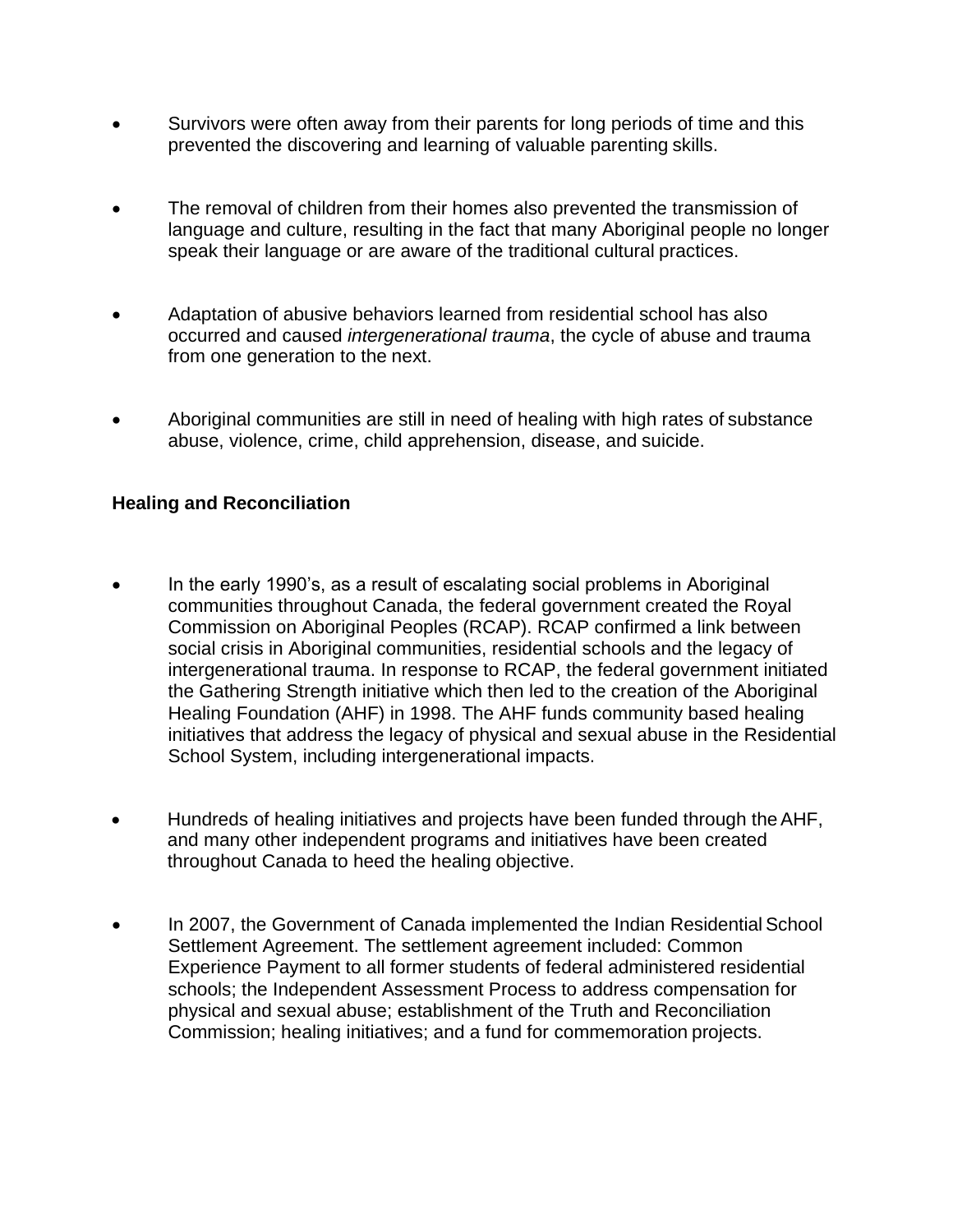- The churches and government have offered various statements of regret, condolence, sorrow and/or apology for their roles in administering residential schools including:
	- United Church of Canada (1986)
	- Oblate Missionaries of Mary Immaculate (Roman Catholic) (1991)
	- Anglican Church (1993)
	- Presbyterian Church (1994)
	- Government of Canada (2008)
- The Indian Residential Schools Truth and Reconciliation Commission (TRC) was established in 2008, with a mandate is to inform all Canadians about what happened in residential schools. The TRC will document the truth of Survivors, their families, communities and anyone personally affected by the residential school experience. The TRC hopes to guide and inspire First Nations, Inuit, and Métis peoples and all Canadians in a process of truth and healing leading toward reconciliation and renewed relationships based on mutual understanding and respect.
- In response to the loss of language, there is a growing movement to revive and preserve unique Aboriginal cultural beliefs, social structures, and spiritual values.
- Through initiatives of the Legacy of Hope Foundation and National Day of Healing and Reconciliation, Canadians are learning this history and understanding the impact that it has had and continues to have on their communities.